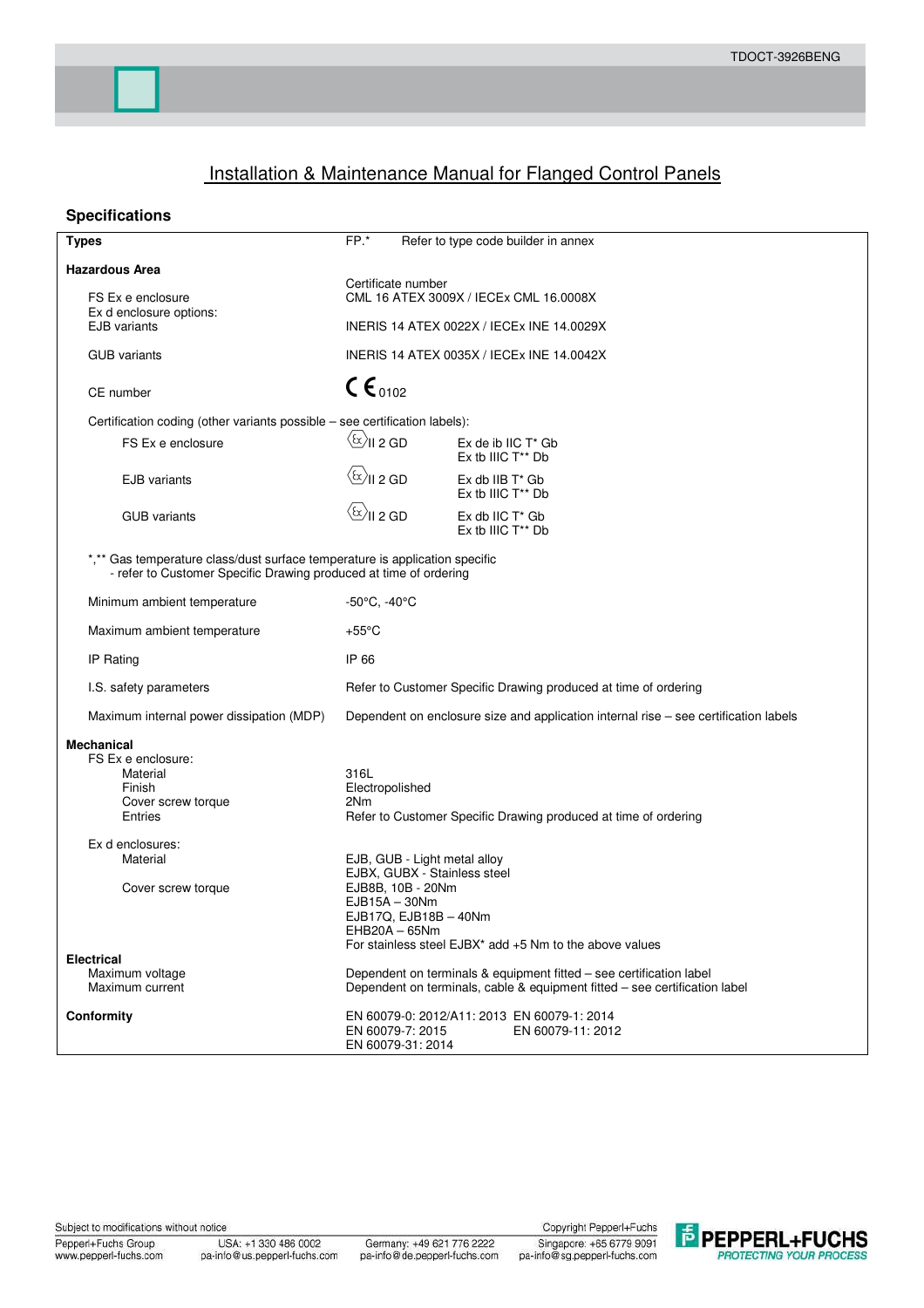### **Overview**

The flange panel consist of two separately certified enclosures.

The Ex d enclosure contains electrical equipment that may produce arcs, sparks or high temperatures during operation and/or barriers for intrinsically safe circuits.

The Ex e enclosure is flanged directly to the Ex d enclosure and contains terminals and/or control functions. Cables pass from the Ex e enclosure to the Ex d enclosure through the use of Ex d certified cable entry devices.

The enclosures are supplied assembled from the factory. In this way the installer avoids needing to make cable terminations within the Ex d enclosure.

#### **Installation**

To minimise the risk of ignition by electrical apparatus in hazardous areas efficient installation, inspection and maintenance of apparatus and systems is essential and the work should be carried out by suitably trained personnel in accordance with the prevailing code of practice. 1) When selecting an installation location for the enclosure, **Control Panels fitted with Schmersal controls must be protected from impacts greater than 4J and permanent exposure to UV radiation.** 2) The assembly should be mounted via the external fixing feet that are provided. The Customer Specific Drawing supplied at the time of ordering will give details of the framework fixing centres. Expanding bolts should be used when mounting on concrete, or suitably sized bolts, nuts and anti-vibration washers when mounting to a steel framework. 3) An assessment should be made to ensure that the amount of power being dissipated within the enclosure is lower than the figure stated on the certification label so that temperature classes can be guaranteed. Most of the dissipation in a terminal box application arises from the current flowing in the cables, therefore the length of cable within the enclosure should be minimised. Refer to Table 1 for dissipations of standard copper cables at standard fusing currents. 4) Cables should not be bunched together so as to create hot spots. This is especially important when using relatively high currents with cables of smaller cross section. 5) Only suitably approved Ex e terminals may be fitted. **Only feedthrough terminals are permitted within Ex e enclosures. Note that fuse terminals, relays, MCB's, contactors etc. MUST NOT BE FITTED IN AN EXE ENCLOSURE.** 6) Only one conductor should be inserted into each terminal. 7) All strands of each conductor must enter the terminal. 8) No cables should be left floating and un-terminated.<br>9) Cable insulation should extend to within 1mm of the 9) Cable insulation should extend to within 1mm of the metalwork of the terminal. Creepage and clearance distances given by EN 60079-7: 2007 are as follows:<br>Voltage (AC or DC) **Minimum creepage distance (mm)** Minimum clearance (mm)  $\leq$ 250  $\leq$  8 8  $\leq$ 500 16 8 10) If cross connects are fitted, partitions/barriers may be required to preserve clearance distances. 11) All terminals should be tightened to the torque specified by their manufacturer. 12) Cable entries should be made only with suitably approved Ex e / Ex tb glands noting that this equipment is suitable for use with gas group IIC & dust group IIIC. IP ratings should be suitable for the intended area of installation. 13) All unused entries should be fitted with suitably approved Ex e / Ex tb stopping plugs. 14) When the internal/external earth stud is supplied loose, the components should be fitted as per the below Figure 1. 15) Once the cover is fitted, ensure that all fasteners are fully tightened. **16) No metal should be removed from the Ex d enclosure i.e. extra cable entries or mounting points should not be made.**  17) **No modifications should be made to the fitted equipment without consultation with Pepperl+Fuchs. The fitted equipment has been assessed to produce a heat rise that will maintain the stated gas/dust temperature classes.** 18) **The Ex d enclosure may have been supplied with spare cable entries plugged with Ex d stopping plugs. These should not be changed for linebushes or cable glands without consultation with Pepperl+Fuchs.** 19) A corrosion inhibiting grease may be applied to the surface of the flameproof joints before assembly. If applied, the grease should be of a type that does not harden because of ageing, does not contain any evaporating solvent and does not cause corrosion of the joint surfaces. **ENCOSURE WALL** ENCOSURE EXTERIOR **ENCOSURE INTERIOR Figure 1** 

www.pepperl-fuchs.com

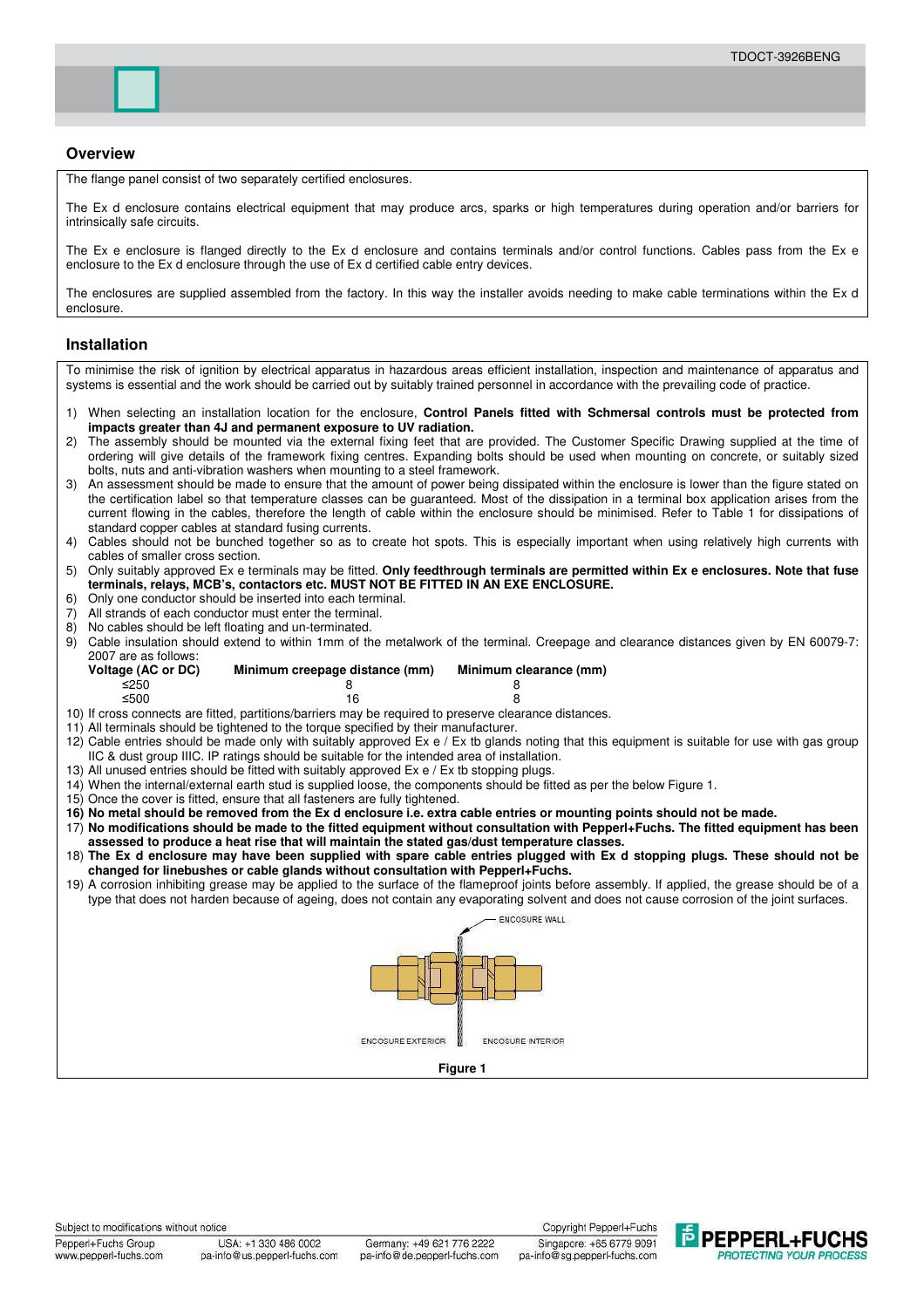

**Table 1 – Dissipation of copper cables in W/m** 

## **Maintenance**

Electrical apparatus installed in hazardous locations has design features that make it operationally safe under normal conditions. In order to ensure that the apparatus remains serviceable the following points should be attended to on a periodical basis. The period between inspections is not fixed, but should be adjusted to suit the environmental conditions where the equipment is situated. An initial inspection after 12 months of use is suggested.

- 1) Ensure that all fasteners are present and of the correct property class. Refer to the certification label for details.
- 2) Ensure that the enclosure or control functions are not damaged or distorted so as to prevent proper functioning of the gaskets and/or flameproof joints.
- 3) Ensure that the enclosure is not corroded such as to affect its IP rating.
- 4) Ensure external earth bonding connections are in place and in good condition.
- 5) Ensure that all entry devices are in good condition and securely tightened.
- 6) Ensure that the certification label is present and legible.

#### **Ensure that the location where the equipment is fitted is free from flammable gas or dust.** With the enclosure open:

- 7) Ensure that the cover gasket remains in place and is in good condition. Replacement gaskets are available from Pepperl+Fuchs.<br>8) Ensure that all terminals are in good condition i.e. no cracks or breakage.
- 8) Ensure that all terminals are in good condition i.e. no cracks or breakage.<br>9) Ensure that all terminals are tightened to the manufacturer's specified form
- Ensure that all terminals are tightened to the manufacturer's specified torque.
- 10) Ensure that no conductors have moved such as to reduce creepage and clearance distances.
- 11) Look for pitting or damage to the flamepaths of the enclosure body and cover. Surface corrosion may be removed, but abrasive cleaners should not be used.
- 12) Look for wear or damage to the flamepaths of any operating shafts (pushbuttons or rotary switches) that pass through the enclosure.
- 13) The flamepaths of the enclosure should be cleaned, and may optionally be coated in grease to guard against corrosion. If applied, the grease should be of a type that does not harden because of ageing, does not contain any evaporating solvent and does not cause corrosion of the joint surfaces.
- 14) Ensure that any modifications that have been performed are in accordance with the previous section, making reference to the certification if necessary.
- 15) With the cover refitted, ensure that all fasteners are fully tightened.